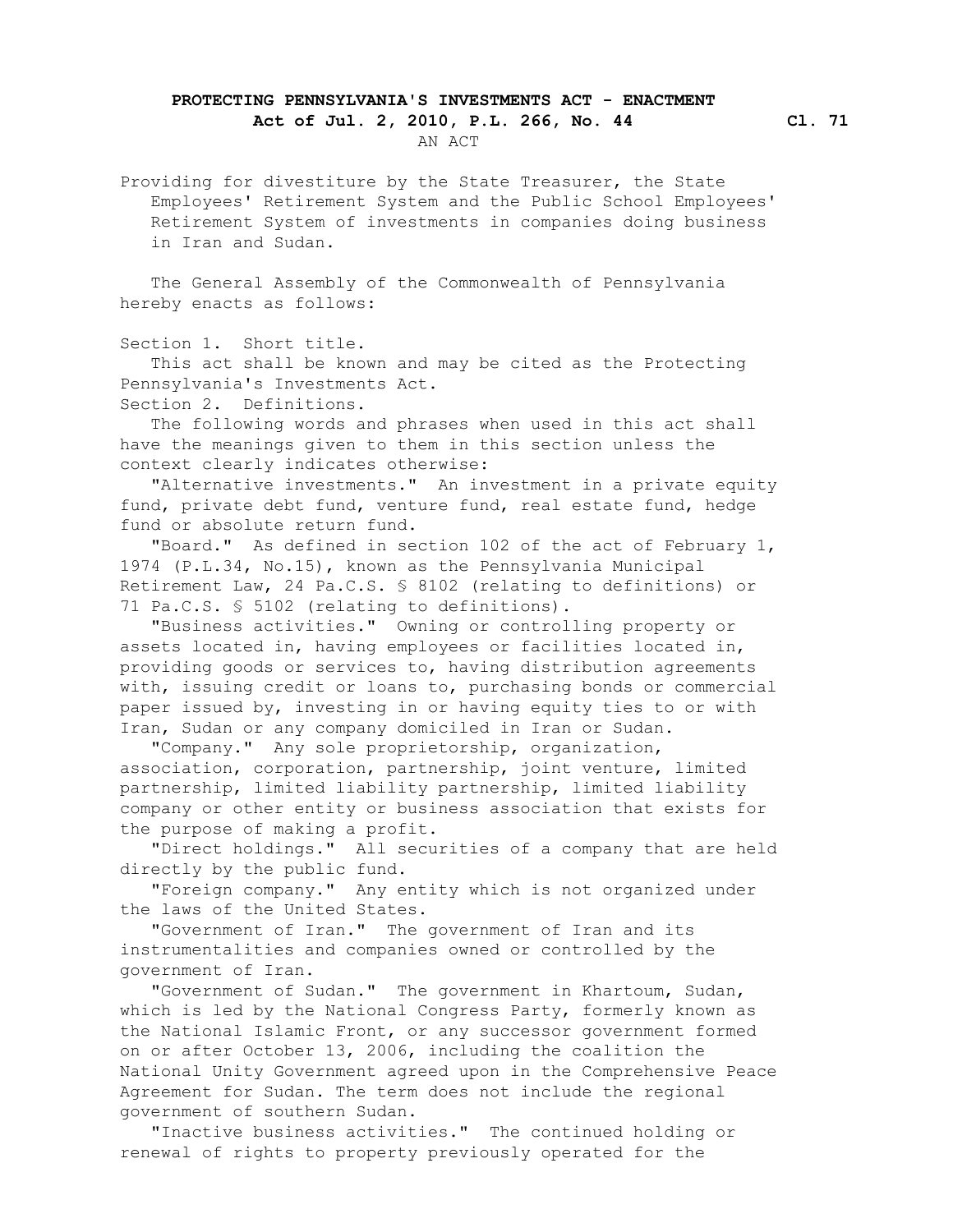purpose of generating revenues but not presently deployed for that purpose.

 "Indemnitee." Each current or former board member, duly appointed designee of a board member, officer, employee, including, without limitation, the attorneys in the Office of Chief Counsel that serve a public fund, agent, research firm or investment manager of a public fund who was or is a party to, or is threatened to be made a party to or is otherwise involved in any proceeding by reason of the fact that the person is or was a board member, designee of a board member, officer, employee, agent, research firm or investment manager of a public fund.

 "Indirect holdings." All securities held in an account or fund such as a mutual fund managed by one or more persons not employed by a public fund, in which the public fund owns shares or interests together with other investors.

"Iran." The Islamic Republic of Iran.

 "List of State Sponsors of Terrorism." The list of countries designated by the United States Secretary of State as having repeatedly provided support for acts of international terrorism as reported annually in Country Reports on Terrorism under section 140 of the Foreign Relations Authorization Act, Fiscal Years 1988 and 1989 (Public Law 100-24, 26 U.S.C. § 2656(f)).

 "Marginalized populations of Sudan." Include, but are not limited to, the portion of the population in the Darfur region that has been genocidally victimized; the portion of the population of southern Sudan victimized by Sudan's North-South civil war; the Beja, Rashidiya and other similarly underserved groups of eastern Sudan; the Nubian and other similarly underserved groups in Sudan's Abyei, Southern Blue Nile and Nuba Mountain regions; and the Amri, Hamadab, Manasir and other similarly underserved groups of northern Sudan.

 "Military equipment." Weapons, arms, military supplies and equipment that may be used readily for military purposes, including, but not limited to, radar systems or military-grade transport vehicles. This term shall also include supplies or services sold or provided directly or indirectly to any force actively participating in armed conflict in Sudan.

 "Mineral extraction activities." Include exploring, extracting, processing, transporting or wholesale selling or trading of elemental minerals or associated metal alloys or oxides (ore), including gold, copper, chromium, chromite, diamonds, iron, iron ore, silver, tungsten, uranium and zinc, as well as facilitating such activities, including by providing supplies or services in support of such activities.

 "Oil-related activities." The term includes all of the following:

 (1) Development of petroleum or natural gas resources of Iran or Sudan. This paragraph does not include the mere sale of gasoline and related consumer products.

(2) Owning rights to oil or natural gas blocks.

 (3) Exporting, extracting, producing, refining, processing, exploring for, transporting, selling or trading oil or natural gas.

 (4) Constructing, maintaining or operating any pipeline, refinery, liquefaction facility or other oil or natural gas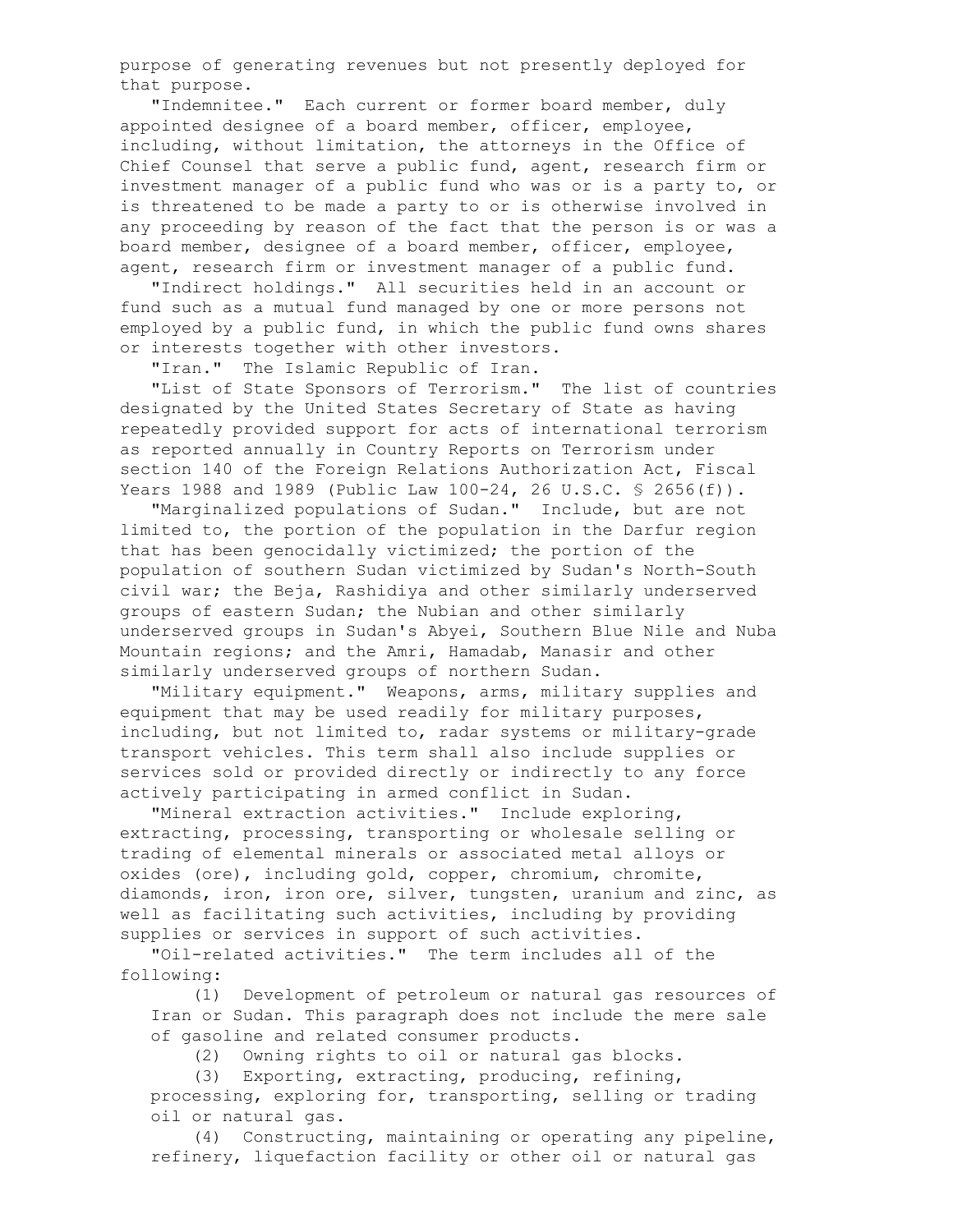infrastructure.

 (5) Facilitating activities referred to in paragraph  $(1)$ ,  $(2)$ ,  $(3)$  or  $(4)$ , including by supplying services in support of the activities.

 "Power production activities." Business activities that involve a project commissioned by the National Electricity Corporation (NEC) of Sudan or other similar government of Sudan entity whose purpose is to facilitate power generation and delivery, including, but not limited to, establishing power generating plants or hydroelectric dams, selling or installing components for the project, providing service contracts related to the installation or maintenance of the project, as well as facilitating such activities, including by providing supplies or services in support of such activities.

 "Proceeding." Any threatened, pending or completed action, suit or proceeding, including, without limitation, an action, suit or proceeding by or in the right of a public fund, relating to compliance with any investment limitations imposed by statute, whether civil, criminal, administrative, investigative or through arbitration.

"Public fund." Any of the following:

 (1) The State Employees' Retirement Fund established pursuant to 71 Pa.C.S. Pt. XXV (relating to retirement for State employees and officers).

 (2) The Public School Employees' Retirement Fund established pursuant to 24 Pa.C.S. Pt. IV (relating to retirement for school employees).

(3) The Pennsylvania Municipal Retirement Fund.

 (4) Any Commonwealth fund of which the State Treasurer is the custodian.

 "Scrutinized business activities." Business activities that have resulted in a company becoming a scrutinized company. "Scrutinized company." Any of the following:

(1) Any foreign company that has:

 (i) inv ested at least \$20,000,000 in oil-related activities in Iran in any 12-month period since August 5, 1996;

 (ii) supplied military equipment to the government of Iran within the 12-month period prior to the effective date of this section; or

 (iii) knowingly and intentionally violated the United States export controls with respect to Iran during the 12-month period prior to the effective date of this section.

 (2) Any foreign company that meets the criteria set forth either in subparagraph (i) or (ii):

 (i) The company has business activities that involve contracts with or provision of supplies or services to the government of Sudan, companies in which the government of Sudan has any direct equity share, government of Sudan-commissioned consortiums or projects, or companies involved in government of Sudan-commissioned consortiums or projects; and

 (A) more than 10% of the company's revenue or assets linked to Sudan involve oil-related activities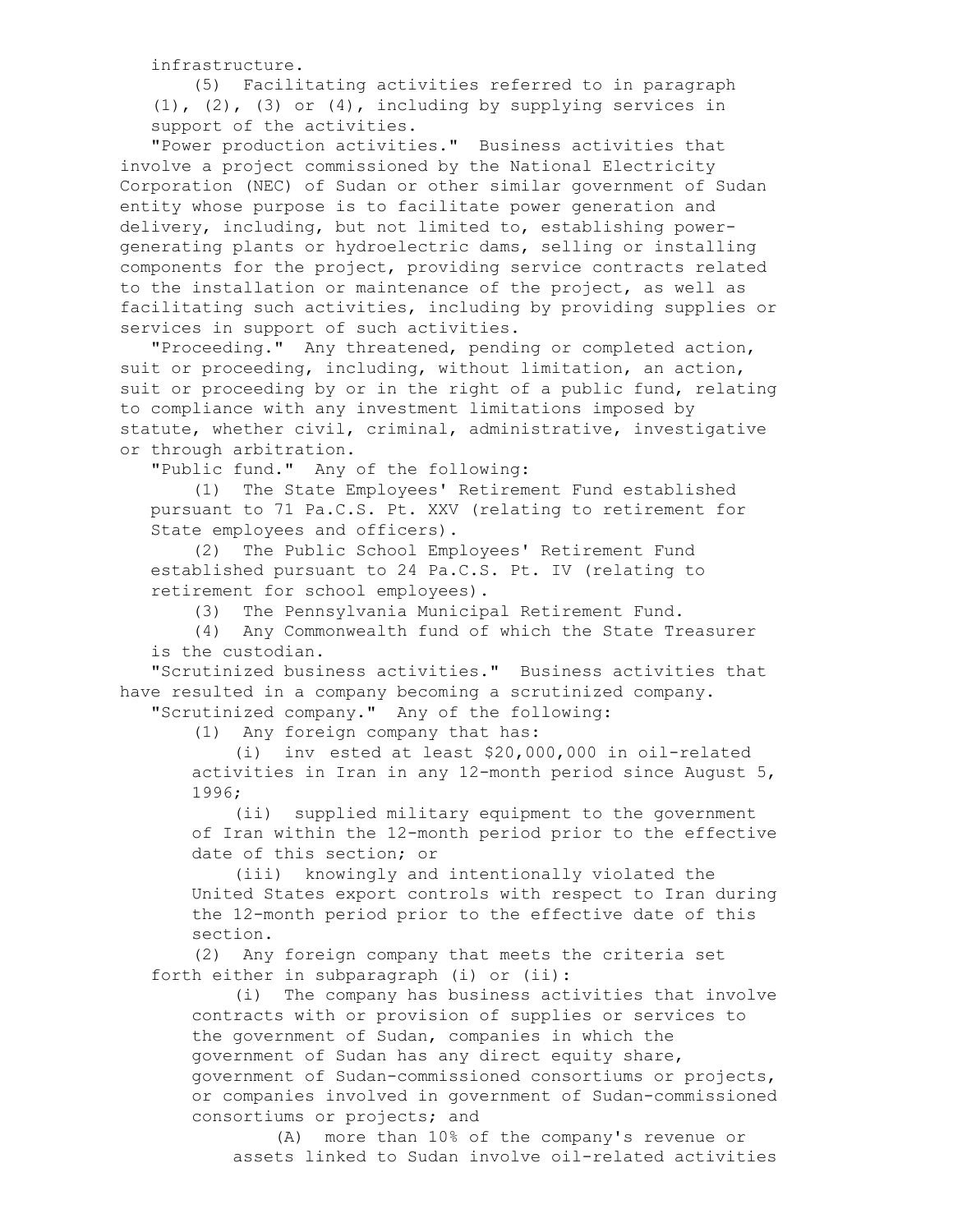or mineral extraction activities; less than 75% of the company's revenues or assets linked to Sudan involve contracts with or provision of oil-related or mineral extracting products or services to the regional government of southern Sudan or a project or consortium created exclusively by that regional government; and the company has failed to take substantial action specific to Sudan; or

 (B) more than 10% of the company's revenues or assets linked to Sudan involve power production activities; less than 75% of the company's power production activities include projects whose intent is to provide power or electricity to the marginalized populations of Sudan; and the company has failed to take substantial action specific to Sudan.

 (ii) The company supplies military equipment within Sudan, unless it clearly shows that the military equipment cannot be used to facilitate offensive military actions in Sudan or the company implements rigorous and verifiable safeguards to prevent use of that equipment by forces actively participating in armed conflict, for example, through post-sale tracking of such equipment by the company, certification from a reputable and objective third party that such equipment is not being used by a party participating in armed conflict in Sudan or sale of such equipment solely to the regional government of southern Sudan or any internationally recognized peacekeeping force or humanitarian organization.

 The term does not include a foreign company that is a social development company.

 "Social development company." A company whose primary purpose in Iran or Sudan is to provide humanitarian goods or services, including medicine or medical equipment, agricultural supplies or infrastructure; educational opportunities; journalism-related activities; information or information materials; spiritual-related activities; services of a purely clerical or reporting nature; food, clothing or general consumer goods.

 "Substantial action specific to Iran." Adopting, publicizing and implementing a formal plan to cease scrutinized business activities within one year and to refrain from any such new business activities in Iran.

 "Substantial action specific to Sudan." Adopting, publicizing and implementing a formal plan to cease scrutinized business activities within one year and to refrain from any such new business activities; undertaking significant humanitarian efforts in conjunction with an international organization, the government of Sudan, the regional government of southern Sudan or a nonprofit entity and evaluated and certified by an independent third party to be substantial in relationship to the company's Sudan business activities and of benefit to one or more marginalized populations of Sudan; or through engagement with the government of Sudan, materially improving conditions for the genocidally victimized population in Darfur.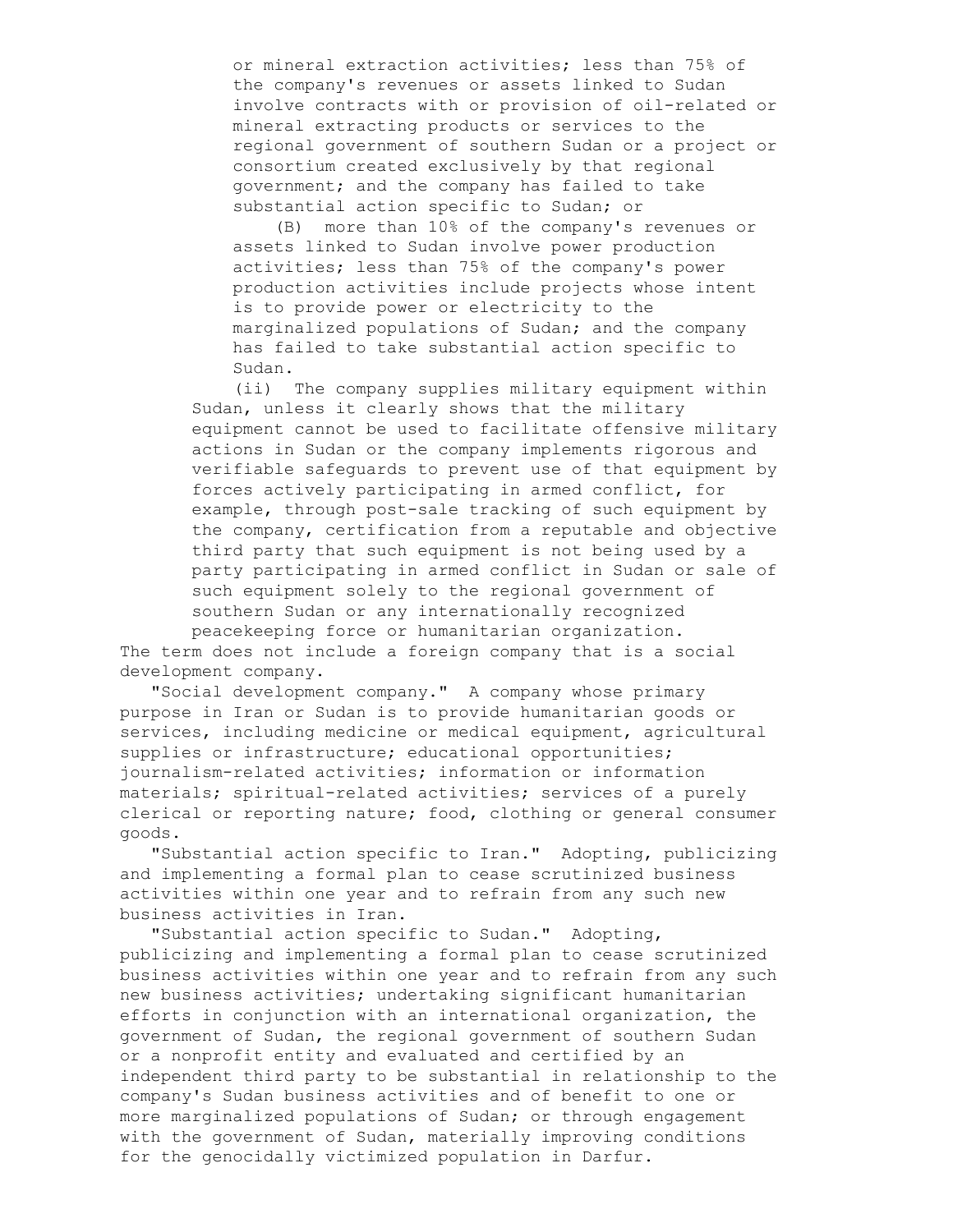"Sudan." The Democratic Republic of Sudan. Section 3. Identification of companies.

 (a) Best effort.--Within 90 days after the effective date of this section, a public fund shall make its best effort to identify all scrutinized companies in which the public fund has direct holdings. A public fund shall review, as appropriate in the public fund's judgment, publicly available information regarding foreign companies that have scrutinized business activities, including information provided by nonprofit organizations, research firms, international organizations and government entities.

 (b) Assembly.--By the first meeting of a public fund following the time period under subsection (a), the public fund shall assemble all scrutinized companies that fit the criteria specified in paragraph (1) of the definition of "scrutinized company" into a Scrutinized Companies with Activities in Iran List and shall assemble all scrutinized companies that fit criteria specified in paragraph (2) of the definition of "scrutinized company" into a Scrutinized Companies with Activities in Sudan List.

Section 4. Required actions.

 (a) Procedure.--A public fund shall adhere to the procedures under this section for determining companies on its Scrutinized Companies with Activities in Iran List and Scrutinized Companies with Activities in Sudan List that qualify for divestment.

(b) Engagement.--

 (1) For each company on a public fund's Scrutinized Companies with Activities in Iran List or Scrutinized Companies with Activities in Sudan List in which the public fund has direct holdings, the public fund shall send a written notice informing the company of its scrutinized company status and specify the business activities which have resulted in this determination and that it may become subject to divestment by the public fund. The notice must inform the company of the opportunity to clarify its scrutinized business activities and encourage the company, within 180 days of the date of receipt of the notice, to cease its scrutinized business activities in Iran, Sudan or both or convert the activities to inactive business activities in order to avoid qualifying for divestment by the public fund. The notice shall be sent no later than 120 days after the effective date of this section.

 (2) If, within 180 days of the date of receipt of a notice under paragraph  $(1)$ , a company announces by public disclosure substantial action specific to Iran or substantial action specific to Sudan, the public fund may maintain its holdings, but the company shall remain on the Scrutinized Companies with Activities in Iran List or Scrutinized Companies with Activities in Sudan List pending completion of the companies' cessation of scrutinized business activities. Following completion of a company's cessation of scrutinized business activities, the public fund shall remove the company from its Scrutinized Companies with Activities in Iran List or Scrutinized Companies with Activities in Sudan List. (c) Divestment.--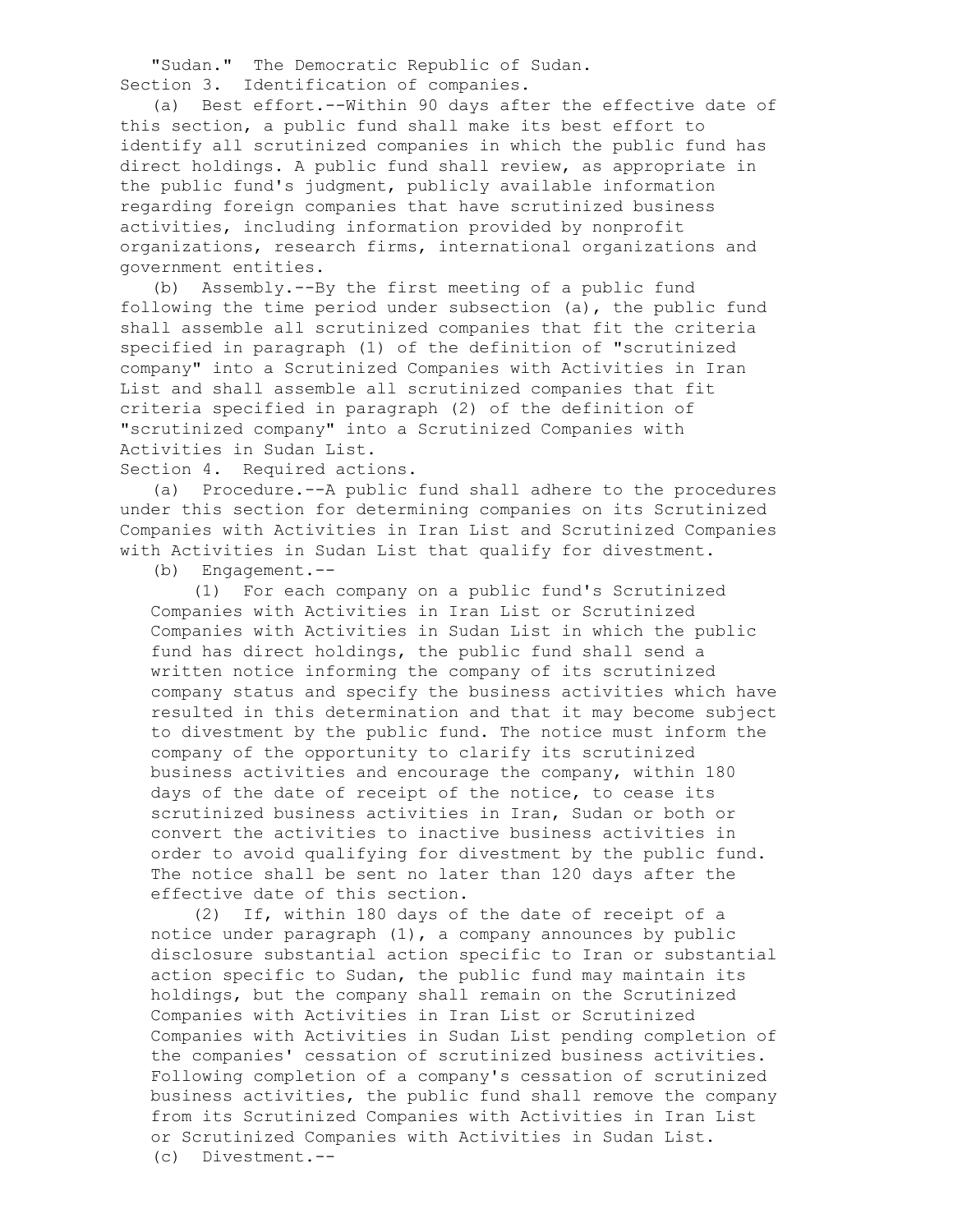(1) If, after 180 days following the effective date of receipt of the notice under subsection  $(b)$  (1), a company has not announced by public disclosure substantial action specific to Iran, substantial action specific to Sudan or both as specified in the notice, or the public fund determines or becomes aware that the company continues to have scrutinized business activities, the public fund, within 26 months after the 180-day period, shall sell, redeem, divest or withdraw from its direct holdings all securities of the company.

 (2) If a public fund determines or becomes aware that a company that ceased scrutinized business activities following engagement under subsection (b) has resumed the activities, the public fund shall send a written notice to the company under subsection (b), and the company shall be immediately placed onto the public fund's Scrutinized Companies with Activities in Iran List or Scrutinized Companies with Activities in Sudan List.

 (3) A public fund shall monitor a scrutinized company that has announced by public disclosure substantial action specific to Iran, substantial action specific to Sudan or both. If, after one year the public fund determines or becomes aware that the company has not implemented the plan, within 26 months after the expiration of the one-year period, the public fund shall sell, redeem, divest or withdraw from its direct holdings all securities of the company.

 (d) Prohibition.--A public fund may not acquire securities of a company on its Scrutinized Companies with Activities in Iran List or Scrutinized Companies with Activities in Sudan List.

 (e) Excluded securities.--Nothing in this act shall apply to the public fund's holdings in alternative investments or indirect holdings.

Section 5. Reporting.

 (a) Report to United States Attorney General.--Within 30 days of the passage of this act, administrators of the public fund shall file a written report to the United States Attorney General detailing the requirements contained in this act.

 (b) Duty of public fund.--A public fund shall, within one year of assembly of its Scrutinized Companies with Activities in Iran List and Scrutinized Companies with Activities in Sudan List, provide a report to the Governor, the President pro tempore of the Senate, the Speaker of the House of Representatives and each member of the boards of the Pennsylvania Municipal Retirement System, the State Employees' Retirement System and Public School Employees' Retirement System. The report shall include the items required under subsection (c). The report shall be made available to the public.

 (c) Contents.--The report under subsection (b) shall include the most recent Scrutinized Companies with Activities in Iran List and Scrutinized Companies with Activities in Sudan List and all of the following:

 (1) A summary of correspondence with scrutinized companies engaged by the public fund under section 4.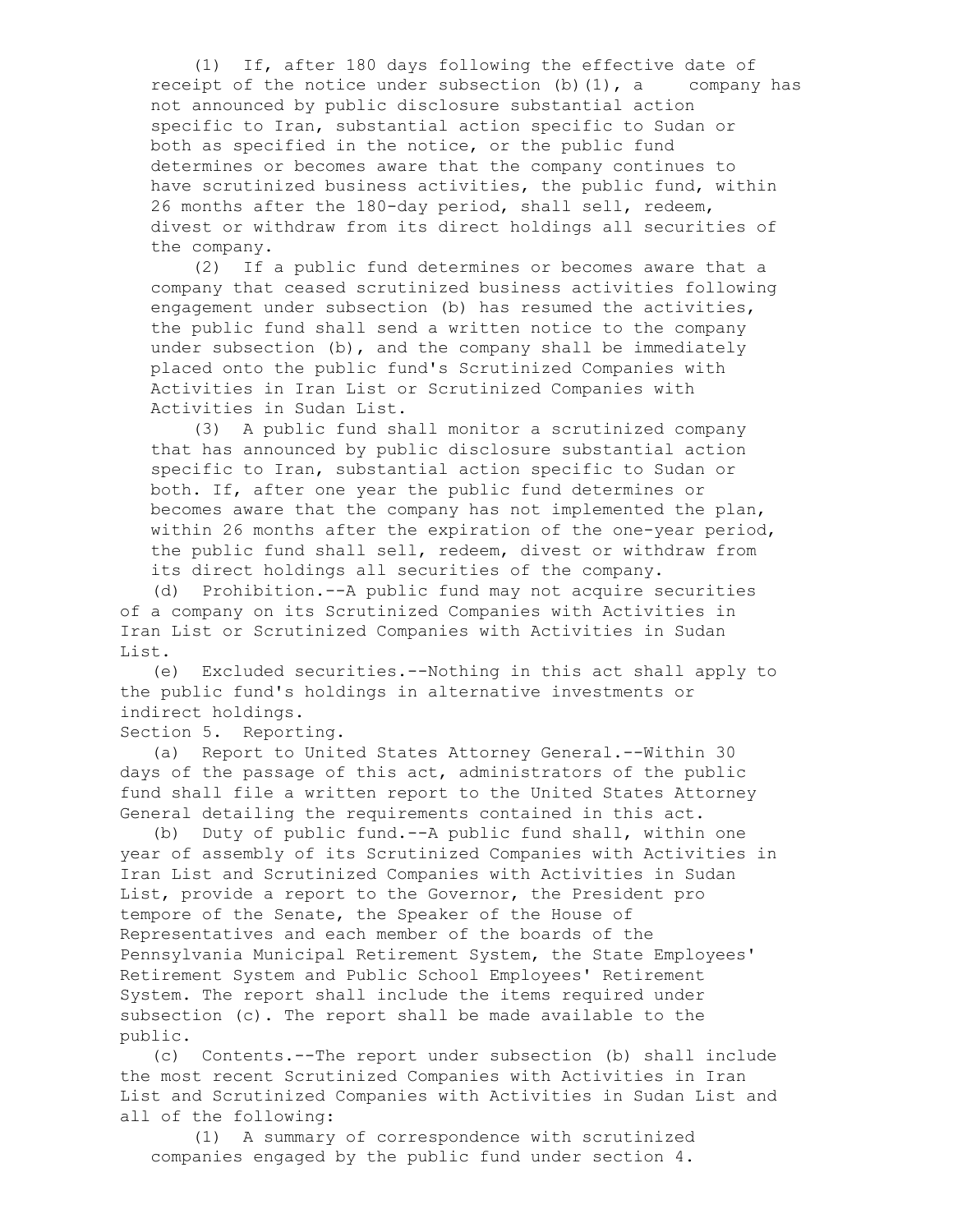(2) All investments sold, redeemed, divested or withdrawn in compliance with section  $4(c)$ , the costs and expenses of such transfers and a determination of net gain or loss on account of such transactions incurred in compliance with the provisions of this act.

(3) All prohibited investments under section 4(d).

 (4) A list of all publicly traded securities held by the public fund.

(d) Update.--A public fund shall do all of the following:

 (1) Annually update, based on evolving information under subsection (c), and make publicly available its Scrutinized Companies with Activities in Iran List and Scrutinized Companies with Activities in Sudan List.

(2) Provide a copy of the lists under paragraph  $(1)$ , including updates, to all other public funds. Section 6. Expiration.

 (a) Recurrence of investment in Iran.--A public fund shall have no obligations under this act with respect to a company engaged in business activities in Iran upon the occurrence of any of the following:

 (1) Iran does not appear on the List of State Sponsors of Terrorism.

 (2) The President or Congress of the United States, through legislation or executive order, declares that mandatory divestment of the type provided for in this act interferes with the conduct of United States foreign policy.

 (b) Recurrence of investment in Sudan.--A public fund shall have no obligations under this act with respect to a company engaged in business activities in Sudan upon the occurrence of any of the following:

 (1) The President or Congress of the United States declares Darfur genocide has been halted for at least 12 months.

 (2) Sudan does not appear on the list of State Sponsors of Terrorism.

 (3) The President or Congress of the United States declares that the government of Sudan has honored its commitments to cease attacks on civilians, demobilize and demilitarize the Janjaweed and associated militias, grant free and unfettered access for deliveries of humanitarian assistance and allow for the safe and voluntary return of refugees and internally displaced persons under the Sudan Accountability and Divestment Act of 2007 (P.L. 110-174, 121 Stat. 2516).

 (4) The President or Congress of the United States, through legislation or executive order, declares that mandatory divestment of the type provided for in this act interferes with the conduct of United States foreign policy. Section 7. Conflict with other laws.

 A public fund may perform any action necessary to comply with this act, notwithstanding the provisions of any other law, including, but not limited to, any fiduciary or prudent investing responsibilities as prescribed in 24 Pa.C.S. § 8521 (relating to management of fund and accounts) and 71 Pa.C.S. § 5931 (relating to management of fund and accounts) and any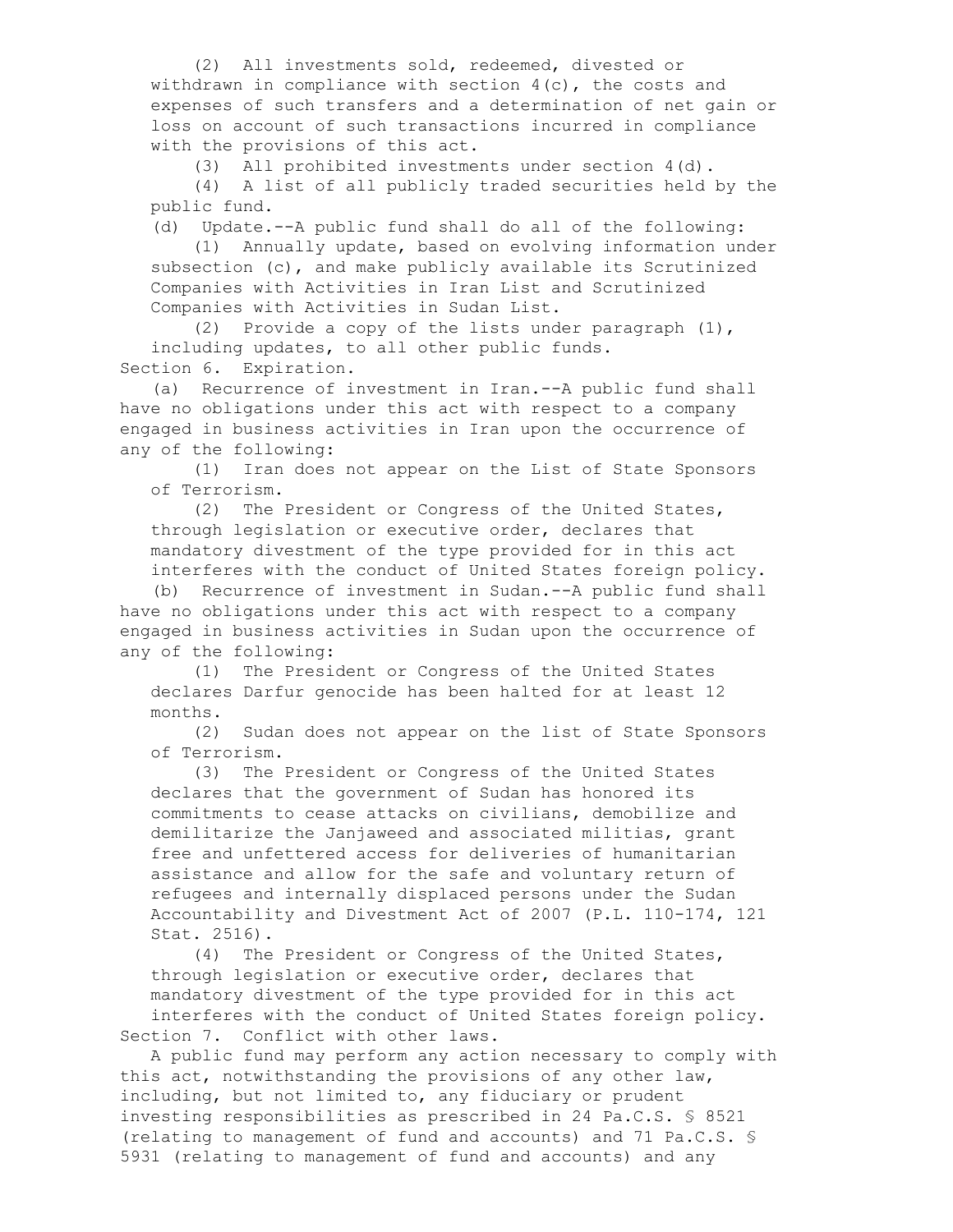obligations of a public fund with respect to choice of asset managers, investment funds or investments for the public fund's securities portfolios.

Section 8. Indemnification.

 (a) General rule.--Each indemnitee shall be indemnified and held harmless by the Commonwealth for all good faith actions taken by the indemnitee and for all good faith failures to take action, regardless of the date of any such action or failure to take action, in connection with attempts to comply with any investment limitations imposed by statute against all expense, liability and loss, including, without limitation, attorney fees, judgments, fines, taxes, penalties and amounts paid or to be paid in settlements reasonably incurred or suffered by the indemnitee in connection with any proceeding.

 (b) Advance payment.--The right to indemnification provided in this section shall include the right to have the expenses reasonably incurred by the indemnitee in defending any proceeding paid by the Commonwealth in advance of the final disposition of the proceeding upon the receipt by the Commonwealth of a written undertaking by the indemnitee to refund the amounts so advanced if it is ultimately determined that the indemnitee is not entitled to indemnification under this section.

 (c) Persons entitled.--Indemnification pursuant to this section shall continue as to an indemnitee who has ceased to be a board member, designee of a board member, officer or employee of a public fund and shall inure to the benefit of such person's legal representatives, heirs, executors and administrators.

 (d) Reimbursement to public funds.--To the extent that the Commonwealth does not make any indemnification payments, including any advancement of legal fees and expenses, within 30 days of demand therefor, a public fund shall make such payment and the Commonwealth shall reimburse the public fund.

 (e) Construction.--The repeal, expiration or amendment of any provision of this section shall not limit the rights of any indemnitee to indemnification, including advancement of expenses, with respect to any action or failure to act occurring prior to the effective date of such repeal or amendment. Section 9. Fund reimbursement.

 The Commonwealth shall reimburse each public fund for their net losses, costs and expenses incurred as a result of compliance with the provisions of this act. The reimbursements shall occur in the following manner:

 (1) The public fund shall submit to the Secretary of the Budget an itemization of the amount necessary to be appropriated by the General Assembly to reimburse the public fund for their net losses, costs and expenses incurred as a result of compliance with the provisions of this act in the previous fiscal year. To the extent the public fund experiences net gains as a result of compliance with the provisions of this act in a fiscal year, the net gains shall be used to offset any reported costs or expenses incurred by the public fund.

 (2) In consultation with each public fund, the Secretary of the Budget shall annually establish a uniform method for